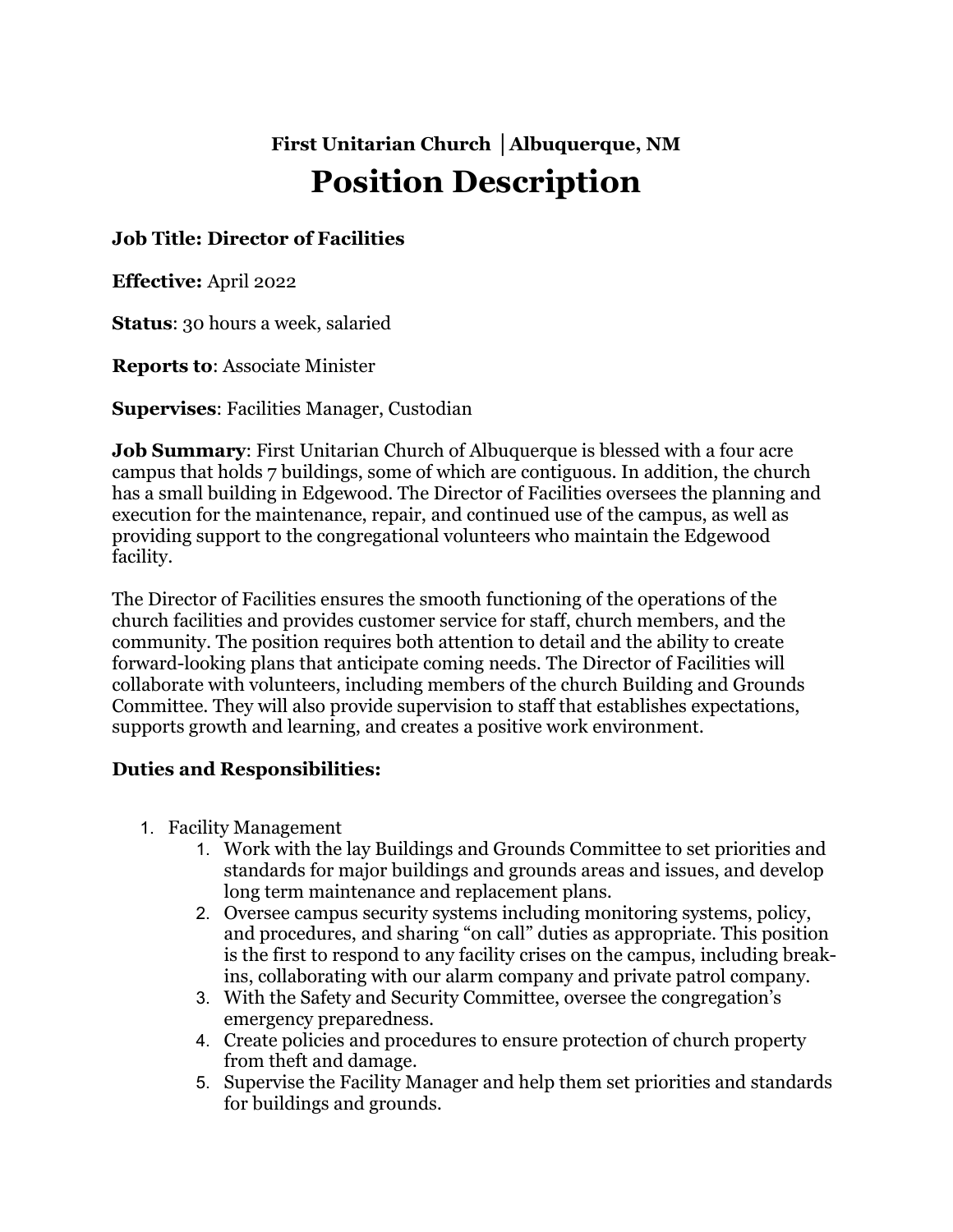- 6. In the event of major facility remodeling or construction, collaborate with staff and lay leader task forces to ensure successful project outcomes.
- 7. Support the campus master planning effort conducted by the Board of Directors.
- 2. Program Support
	- 1. In collaboration with the church Administrator and the Director of Congregational Life, oversee and serve as the go-to person for operations of facilities and equipment, from audio equipment issues to procedures for using church spaces. Train facility users on equipment and facility as needed.
	- 2. Troubleshoot, resolve, and seek to prevent facility issues that negatively impact program functioning and participant experiences.
- 3. Business and Procurement Management
	- 1. Create Requests for Proposals, facilitate contractor bidding processes, and approve and track contracts. Ensure that these processes comply with church budgets and policies.
	- 2. Ensure that the church maintains appropriate levels of insurance; make and track insurance claims as needed.
	- 3. Ensure church maintenance records are complete and up-to-date.
	- 4. Attend regular staff meetings and participate with the Executive Team as needed. Keep facility staff informed of events and decisions that pertain to them.
	- 5. Develop and implement Facility Policies to be approved by the Executive Team.

# **Qualifications:**

- Bachelor's degree or equivalent experience.
- Experience, knowledge, and training in managing facilities.
- Experience, knowledge, and training in managing contractors.
- Able to work independently under minimal supervision.
- Proven ability to meet deadlines.
- Excellent people skills to work with staff, members, building users, and contractors.
- Planning skills that can provide mid- and longer-terms perspectives for church campus utilization.
- Familiar with technologies related to the office, security, and buildings.
- A commitment to anti-racism and anti-oppression.
- All new hires at First Unitarian must be fully vaccinated against COVID-19

# **Core Competencies:**

● The church is a dynamic, changing environment—the ideal candidate will be adaptive and proactive.

- Collaborates well with others.
- Excellent customer relations skills.
- Works efficiently.